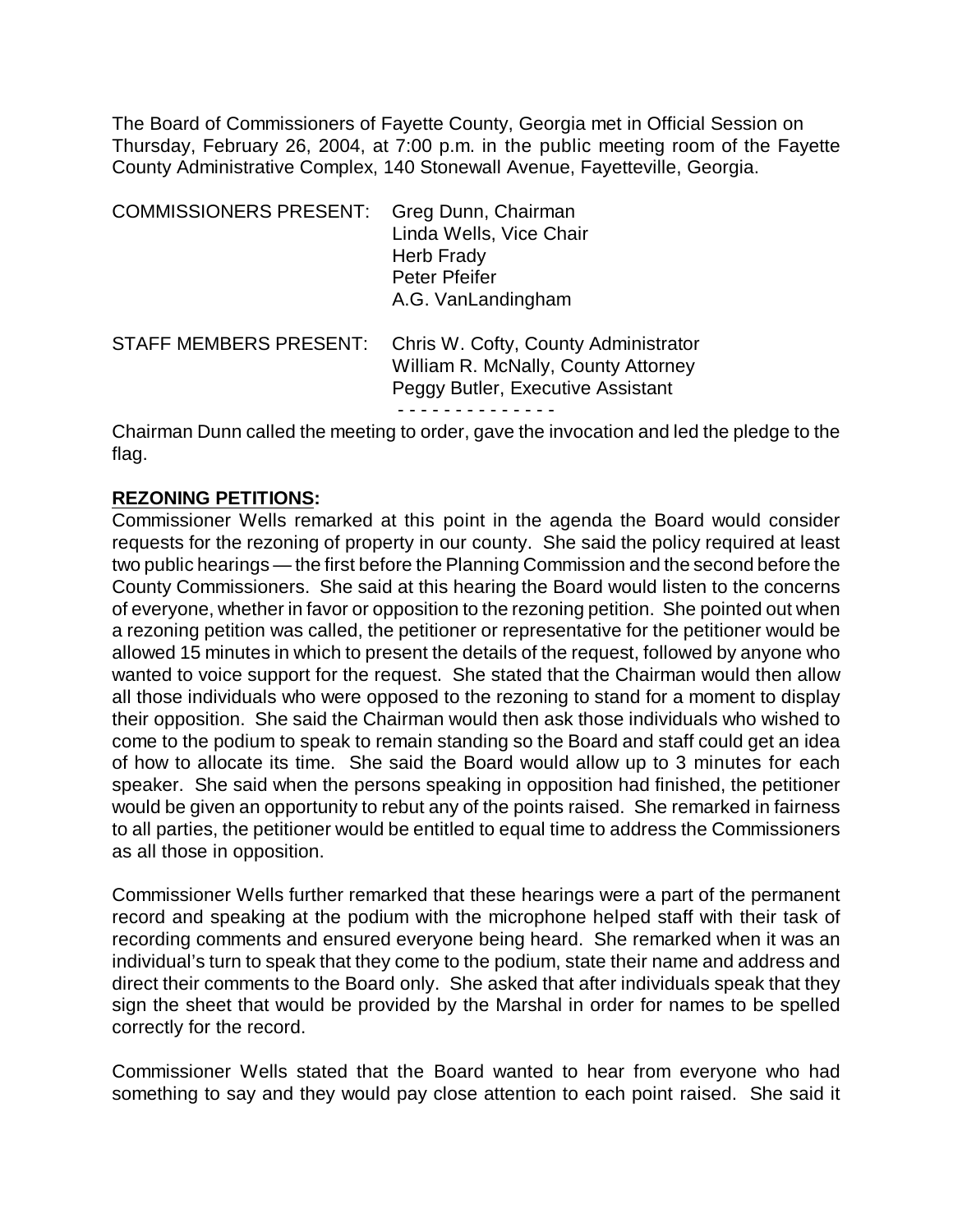would not be necessary for the same point to be raised over and over. She thanked everyone for their participation and announced that the Zoning Administrator would begin introducing each request in the order they appeared on tonight's agenda.

#### **PUBLIC HEARING: PETITION NO. 1120-04:**

Chris Venice, Acting Zoning Administrator, read Petition No. 1120-04, Charles and Ellen Thompson, Owners, Waylon Hoge of Brock Design Group, Inc., Agent, requested to rezone 2.01 acres from O-I Conditional to O-I to develop an office. This property is located in Land Lot 127 of the  $5<sup>th</sup>$  District and fronts on S.R. 54 West. The Planning Commission recommended denial 5-0. Staff recommended denial.

Chairman Dunn announced that the petitioner had requested this item be withdrawn from the agenda. A copy of the letter requesting to withdraw the petition identified as "Attachment No. 1", follows these minutes and is made an official part hereof.

### **PETITION NO. 1121-04:**

Chris Venice, Acting Zoning Administrator, read Petition No. 1121-04, Carolene and Hewlett Thames, Jr., Owners, and John Zadjura of Integrated Science and Engineering, Agent, requested to rezone 102 acres from PUD-PEF to A-R to develop a Nursery Operation, Greenhouses, Growing Fields, and Agricultural Uses. This property is located in Land Lot(s) 1401, 141, 148, and 149 of the  $5<sup>th</sup>$  District, and fronts on McDonough Road. The Planning Commission recommended approval with one condition 5-0. Staff recommended approval with one condition.

John Zadjura said he represented the Thames family. He said he was with Integrated Science and Engineering located at 275 South Lee Street, Fayetteville. He said he wanted to give a brief history of the project. He said in 1955 the Thames purchased the property and used it primarily for agricultural and farming uses. He said in 1994 an 102 acre portion of the larger 400 acre farm was rezoned to PUD-PEF in anticipation of constructing a restaurant. He said the restaurant never happened and the land had continued to be used as agricultural and farming up until today. He said in 1999 the Thames sisters began to grow annual plants on the farm. He said this had been a successful business particularly the last few years. He said last year it was decided to expand the nursery to meet the demand for the annuals. He said they employed an engineer to plan the expansion. He said they realized since it was zoned PUD-PEF there was a condition that required paved access ways. He said that was not compatible with the nursery operation and the flexibility it needed with the ever changing access ways and farm type roads in it. He said the case was brought to a variance hearing in December and submitted for a variance to eliminate the paved requirement and make it a gravel access. He said they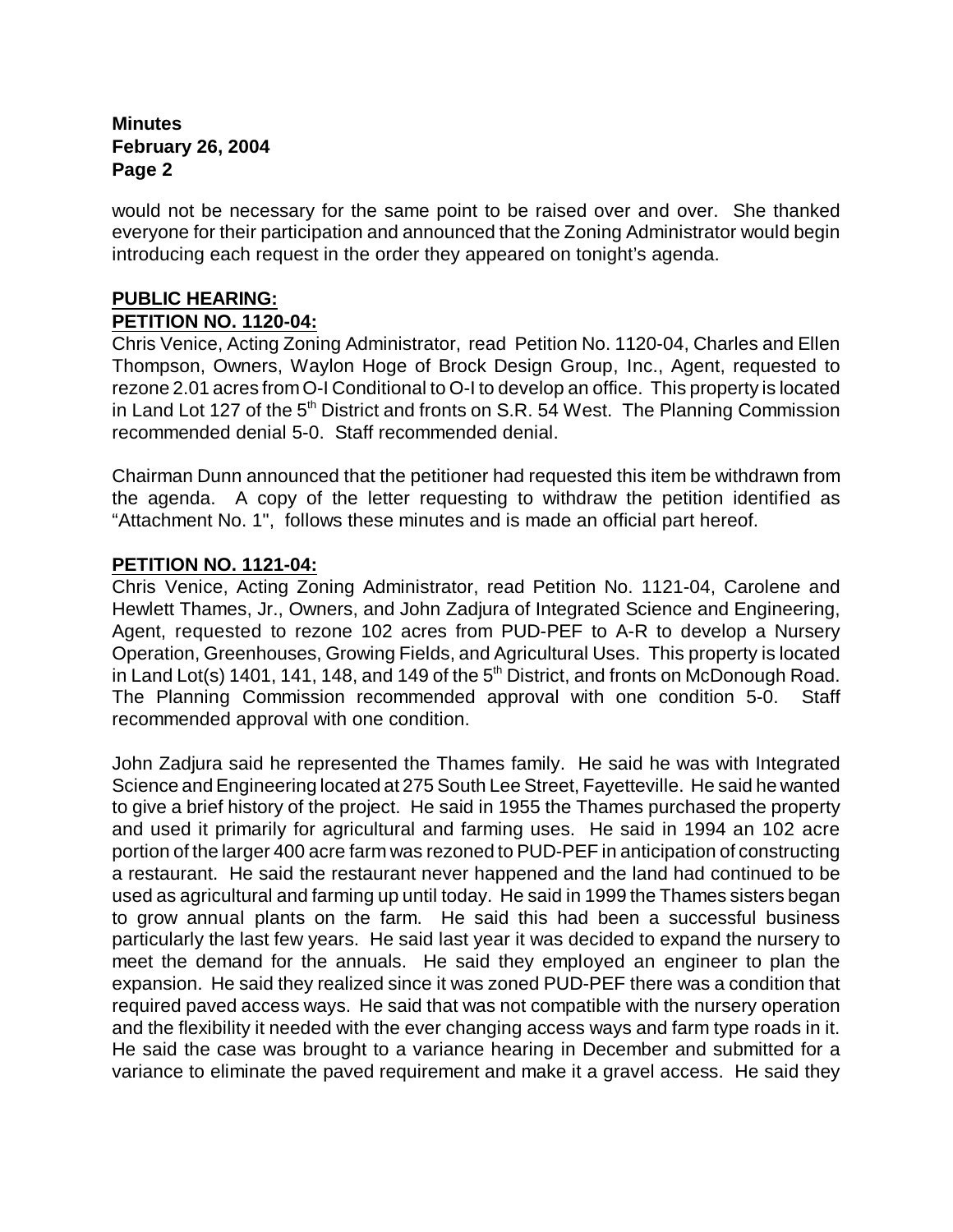were denied. He said they were here to present this to be rezoned back to the original A-R zoning which would be more compatible zoning for the intended use.

Mr. Zadjura said he thought it was worth mentioning that they had not thought it was going to be as difficult of a road as it had been and that time delays would be involved. He said the Thames sisters were expecting their twice a year plant delivery in March for the summer season. He said they were hoping the Board would consider that with a timely decision on this matter.

Chairman Dunn asked if there was anyone who wanted to speak in favor of this petition. No one spoke in favor of this petition. Chairman Dunn asked if there was anyone who wanted to speak in opposition of this petition. No one spoke in opposition of this petition.

Motion was made by Commissioner Wells to approve Petition No. 1121-04 with one condition as recommended by Staff and the Planning Commission. Seconded by Commissioner VanLandingham. Discussion followed.

Commissioner Wells stated that she wanted to verify that the condition was acceptable.

Motion carried 5-0. A copy of the recommended condition, staff analysis and investigation, identified as "Attachment No. 2", follows these minutes and is made an official part hereof. A copy of the Ordinance and Resolution approving Petition No. 1121-04, identified as "Attachment No. 3", follows these minutes and is made an official part hereof.

#### **PETITION NO. 1122-04:**

Chris Venice, Acting Zoning Administrator, read Petition No. 122-04, Shirley Horton, Owner, and Tracey Coker, V.P. of Fayette County Hospital, requested to rezone 2.01 acres from R-70 to O-I to utilize the subject property as an off-site Storm Water Management Facility. This property is located in Land Lot 129 of the 5<sup>th</sup> District and fronts on Sandy Creek Road. The Planning Commission recommended approval with one condition 5-0. Staff recommended approval with one condition.

Andy Jones, 275 S. Lee Street, stated he was with Integrated Science Engineering and represented Fayette County Hospital and Tracey Coker, V.P. of the hospital. Mr. Jones said this was a petition to rezone 2 acres that were adjacent to the existing hospital to O-I to use the land for a Storm Water Management Facility. He said it was the intent to keep all buffers along Sandy Creek Road. He said it was set in the back almost all the way up against the existing pond and they were trying to keep it out of the way and out of sight and still function in terms of water quality and detention.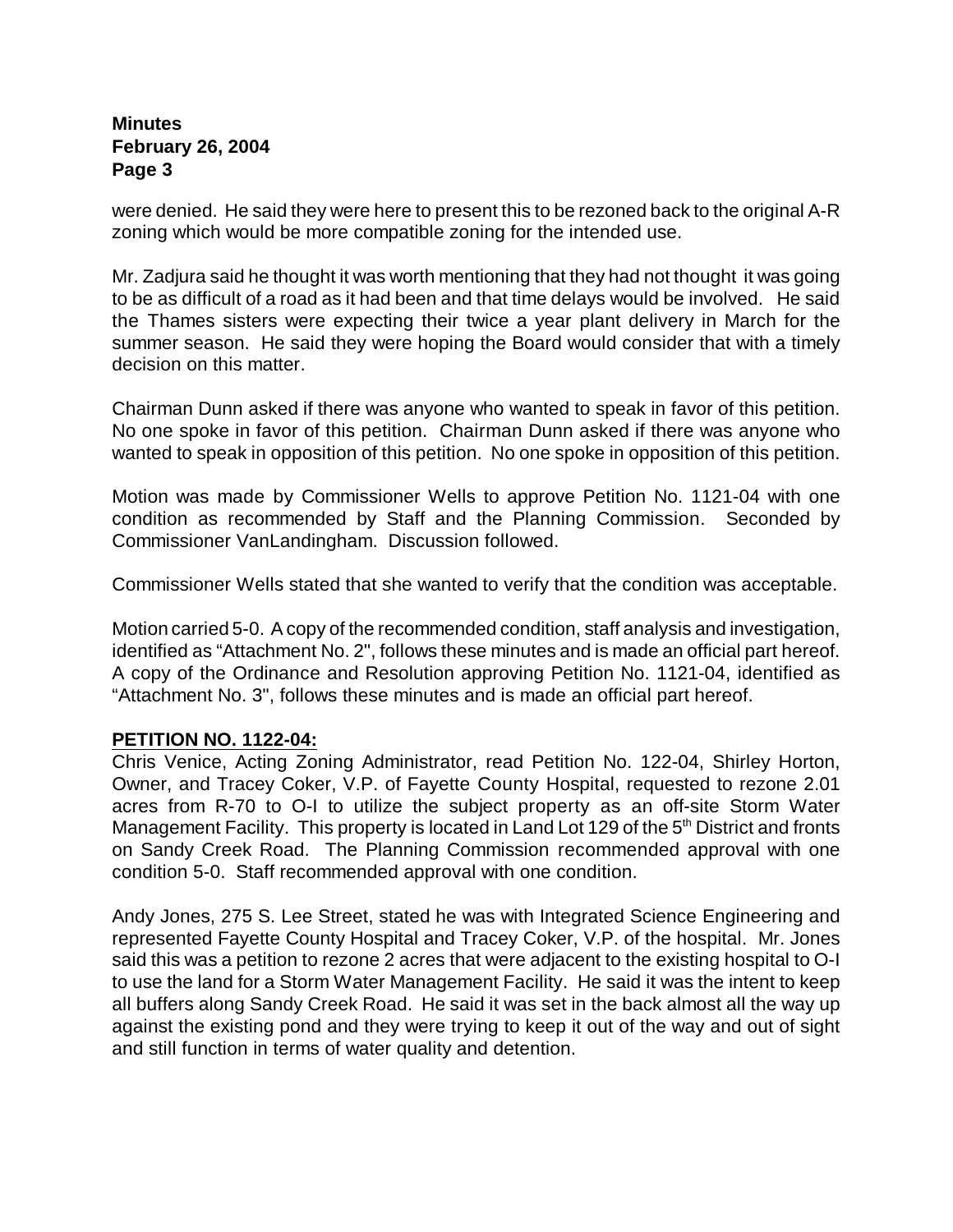Chairman Dunn asked if anyone would like to speak in favor of the petition. No one spoke in favor of the petition. Chairman Dunn asked if anyone would like to speak in opposition of the petition. No one spoke in opposition of the petition.

Motion was made by Commissioner VanLandingham to approve Petition No. 1122-04 with the one condition as agreed upon. Motion was seconded by Commissioner Frady. Motion carried 5-0. A copy of the recommended condition, staff analysis and investigation, identified as "Attachment No. 4", follows these minutes and is made an official part hereof. A copy of the Ordinance and Resolution approving Petition No. 1122-04 identified as "Attachment No. 5", follows these minutes and is made an official part hereof.

### **PETITION NO. 1123-04:**

Chris Venice, Acting Zoning Administrator, read Petition No. 1123-04, Fayette Community Hospital, Owner, and Tracey Coker, V.P. of Fayette County Hospital, request to rezone 15.00 acres from R-70 to O-I to utilize the subject property for off-site parking for Fayette Community Hospital facilities. This property is located in Land Lot 9 of the  $7<sup>th</sup>$  District and Land Lot 129 of the  $5<sup>th</sup>$  District and fronts on Sandy Creek Road. The Planning Commission recommended approval with two conditions 5-0. Staff recommended approval with two conditions.

Andy Jones, 275 S. Lee Street, Integrated Science Engineering, said he represented Fayette County Hospital and Tracey Coker, V.P. of Fayette County Hospital. Mr. Jones said they requested to rezone a 15 acre parcel that was immediately adjacent to the existing hospital for parking. He said it was their intent to expand the parking to the north and to a portion of this 15 acre track. He said they had discussed it with staff and said they felt like it was agreeable in terms of the usages. He said there was a wooded buffer across the edge of this property that would segregate it for any future uses.

Chairman Dunn asked if there was anyone who wanted to speak in favor of this petition. No one spoke in favor of this petition. Chairman Dunn asked if there was anyone who wanted to speak in opposition of this petition. No one spoke in opposition of this petition.

Motion was made by Commissioner Frady to approve Petition 1123-04 with two conditions. Seconded by Commissioner Wells. Discussion followed.

Chairman Dunn asked if this was a precursor to an annexation. He said it seemed that this needed to be done quickly in order to start construction. Mr. Jones said that was correct. Chairman Dunn asked if they were intending to annex into the city. Mr. Jones said to the best of his knowledge they were not. He said they had worked out a good deal with staff on both levels and it seemed to suit the needs.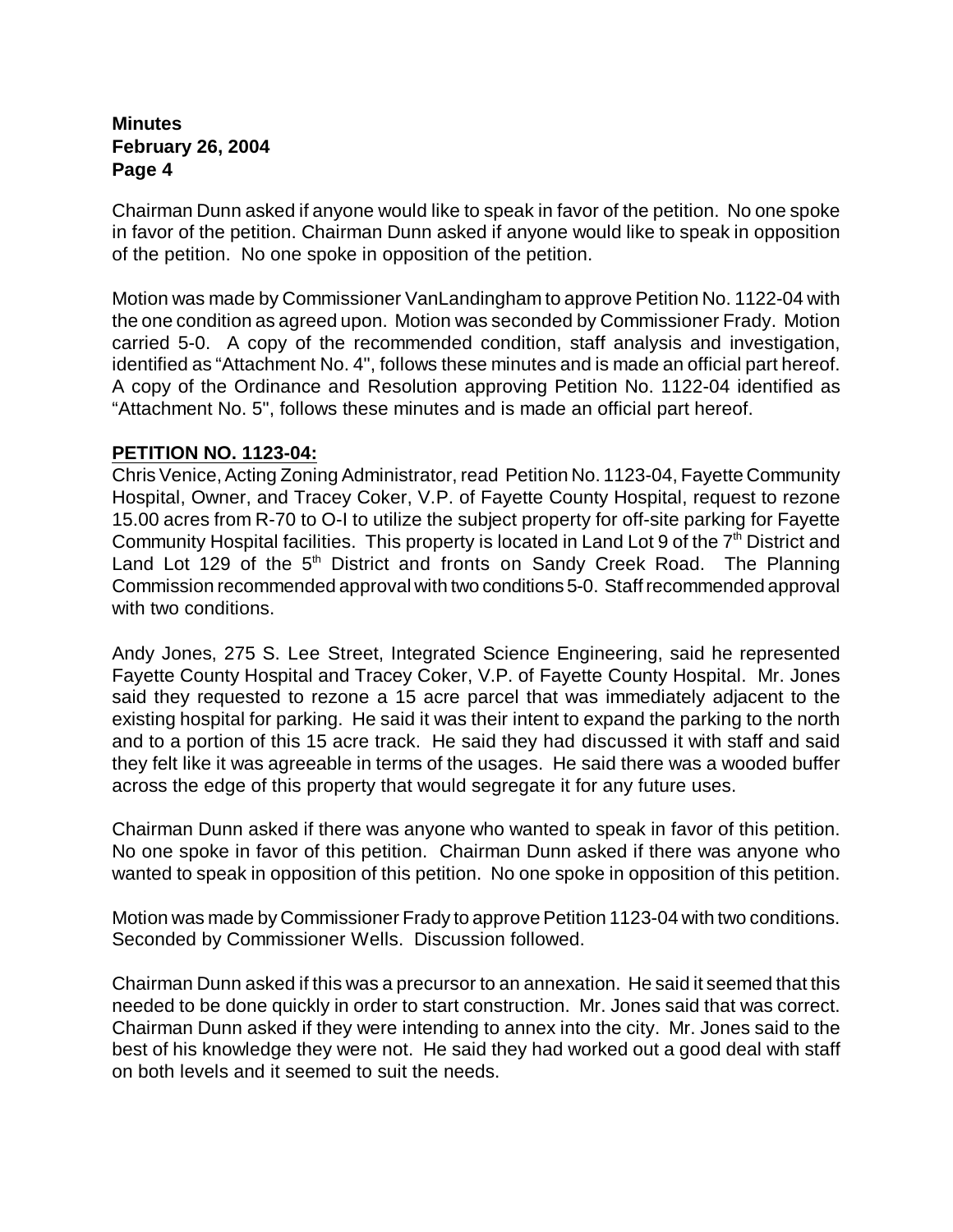Tracey Coker said they did not have any intent at this time of annexation. He said there was no reason for it, this construction would suit their needs.

Chairman Dunn said he was glad to hear that. He said everyone understood the critical need to expand the services of the hospital to help the citizens have the best health care available. He said several of the members of the Board had never understood why it seemed necessary to annex each piece into the city prior to this. He said he was glad to see at this point the hospital staff did not see it necessary to annex into the city.

Chairman Dunn said if the hospital was planning to annex the decision tonight would have not been different. He said he was just trying to determine what they could be looking forward to historically.

Motion carried 5-0. A copy of recommended conditions, staff analysis and investigation, identified as "Attachment No. 6" follows these minutes and is made an official part hereof. A copy of the Ordinance and Resolution approving Petition No. 1123-04 identified as "Attachment No. 7" follows these minutes and is made an official part hereof.

# **REVISIONS TO SOIL EROSION AND SEDIMENTATION ORDINANCE: ORDINANCE NO. 2004-02:**

Consideration of proposed amendments to the Fayette County Development Regulations regarding Article IX. Soil Erosion and Sedimentation Control.The Planning Commission recommended approval 5-0.

Ron Salmons, Director of Leisure Services and Development, stated the changes were being made because the state amended the state law to bring it into compliance with the construction activity phase of the EPDS Phase II rules. He said they were provided a model ordinance and most everything was incorporated into the current ordinance. He said in the handout provided to the Board the deletions were the items stroked through and the additions were the items that were double underlined. A copy of the handout, identified as "Attachment No. 8" follows these minutes and is made an official part hereof.

 He said he would go over the major changes in the handout. He said the first major change was listed in the definitions on Page 2. He said that was an expansion of the definition of subdivision that was now defined as a larger common plan of development. He said he did not think that would impact the County. The next item of change was on Page 3. He said that was a definition of an operator. He said an operator was anyone who had day to day control of the construction activity or could be an owner or developer. He said it opened up to a multiple number of people. He said currently our ordinance stated only the property owner could obtain the land disturbance permit. He said the third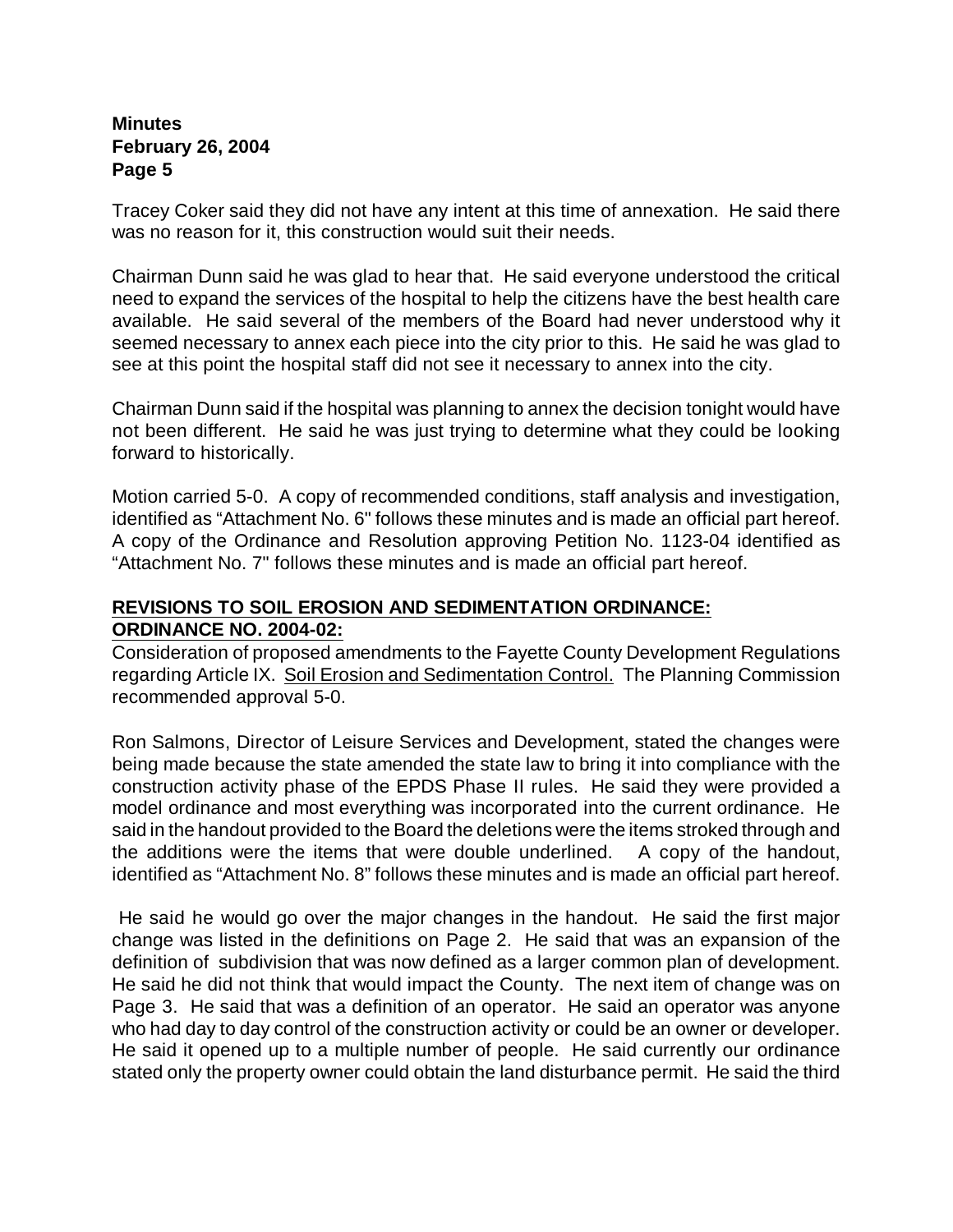item was listed on Page 4.He said it was a definition of the state's general permit. He said that identified the national pollution discharge elimination system.

Mr. Salmons said the changes that would impact the County were located on Pages 5 and 6 under the exemptions. He said currently everyone operated with the lot size being the controlling factor which was now being changed to disturbed area. He said the exemption for a single house off by itself was if they disturbed less than one acre of land they were exempt from having to produce a plan and paying the fee. He said if they were a part of a subdivision regardless of size and disturbed acreage they would still have to have a plan and land disturbance permit which would require a fee.He said in the past there was a distinction between acreage size of less than 1.1 acres. He said that had gone aside with these changes.

Mr. Salmons said he was successful in convincing EPD of one change that should be made which was on Page 11. He said in 2001 a provision was added about trout streams. He said they were allowed to take that out since there were none in Fayette County.

Mr. Salmons said on Pages 12 and 13 the fees were discussed that would now be associated with the land disturbance permit. He said the fee would be based on \$80.00 an acre. He said one-half would be paid to the state or EPD, and the other one-half to the County.He said that was designed to offset the cost to the County for implementing the storm water requirements.

Mr. Salmons said one item they found that was unworkable in the 2001 changes had to do with the monetary fees. He said on Pages 21 and 22 to note the maximum and minimum fees were eliminated. He said the last change was on Page 22. He said that after December 31, 2006, anyone who dealt with the review and development of plans would have to have a certain level of training and certification and currently all of our people had that training.

Commissioner Frady had a question on the fee. He noted one-half would be paid directly to the County and one-half directly to the State. He asked if that would require writing two checks. Mr. Salmons answered that two checks would have to be written.He said it was hoped the citizen could write one check but the state had insisted they be paid directly.

Commissioner Frady said he also had a question about the fines. He asked was this considered a fine and did we have penalties setting fines. He said he thought the maximum fine against ordinances was \$1,000.

Commissioner VanLandingham said he thought that was taken away from the County and put it in the hands of the judge. Mr. Salmons that was correct.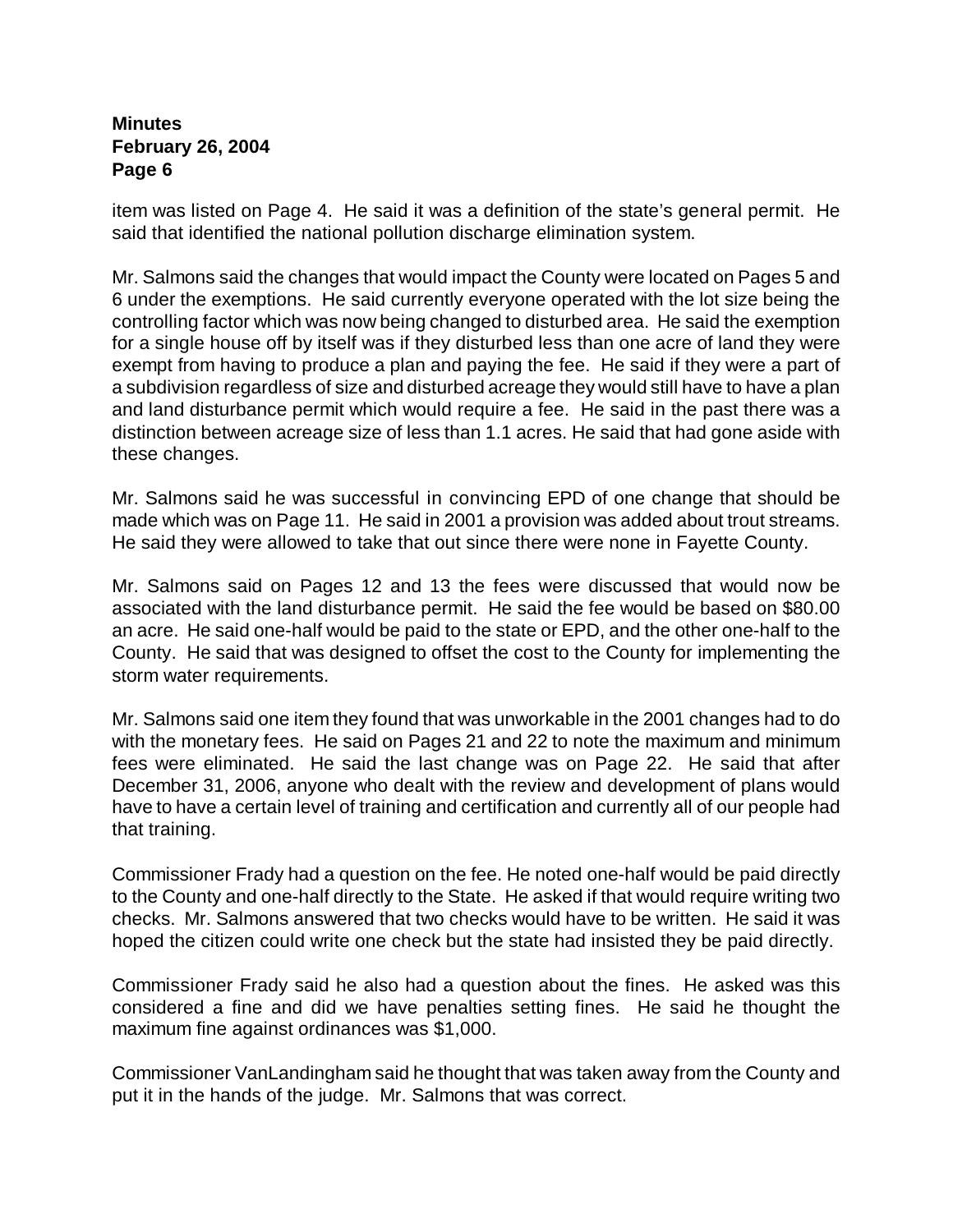Commissioner Wells asked if \$80.00 were per acre. Mr. Salmons said it was per acre of disturbed land. Mr. Salmons said it was prorated based on tenths of an acre. He said the person applying for the permit would have to provide the information to the County. He said administratively the County was looking into the future that once a subdivision had been final platted all fees would be collected at that time and there would be a generic plan that would fit all of the lots done by the developer so after the lots sold each individual homeowner/builder would not have to develop another specialized plan. He said this was a transition plan they were working on.

Commissioner Wells asked if it was conceivable that the County would have a final plat and then it be determined the land would not perk or something would not happen and the money collected would have to be reimbursed. Mr. Salmons stated those details still had not been worked out.

Commissioner Wells asked when the ordinance would take effect. Mr. Salmons replied as soon as the Board voted on it tonight.

Commissioner VanLandingham said he read the exemptions and under "Agricultural" there were a host of items but he did not see where you were cleared for a pasture. He said there were vague items such as "products of the field" which was grass. He said on Page 6 Item 5 were included raising, harvesting or storing products of the field. He said he assumed that would include grass. Mr. Salmons said that was correct. He said cultivation was exempt from the ordinance.

Chairman Dunn said he would like to point out that this was mandated from the State and the Commission would not be charging these fees to disturb land had they not been required to do so by the State of Georgia. He said there were extraordinary expenses to comply with storm water management requirements of the State and Federal government. He said this was one way they had determined to pay for it at the State and County level. He said we were required to have an ordinance that was as strict as, or more strict, than the state.

Chairman Dunn asked Mr. Salmons how would he describe this County's ordinance. Mr. Salmons replied it was identical to the State's. Chairman Dunn stated that the County did not come up with any new requirements to make it more difficult for people to work their land. Mr. Salmons agreed.

Chairman Dunn asked it there was anyone who would like to comment for or against these changes in the County ordinance. No one spoke for or against the changes.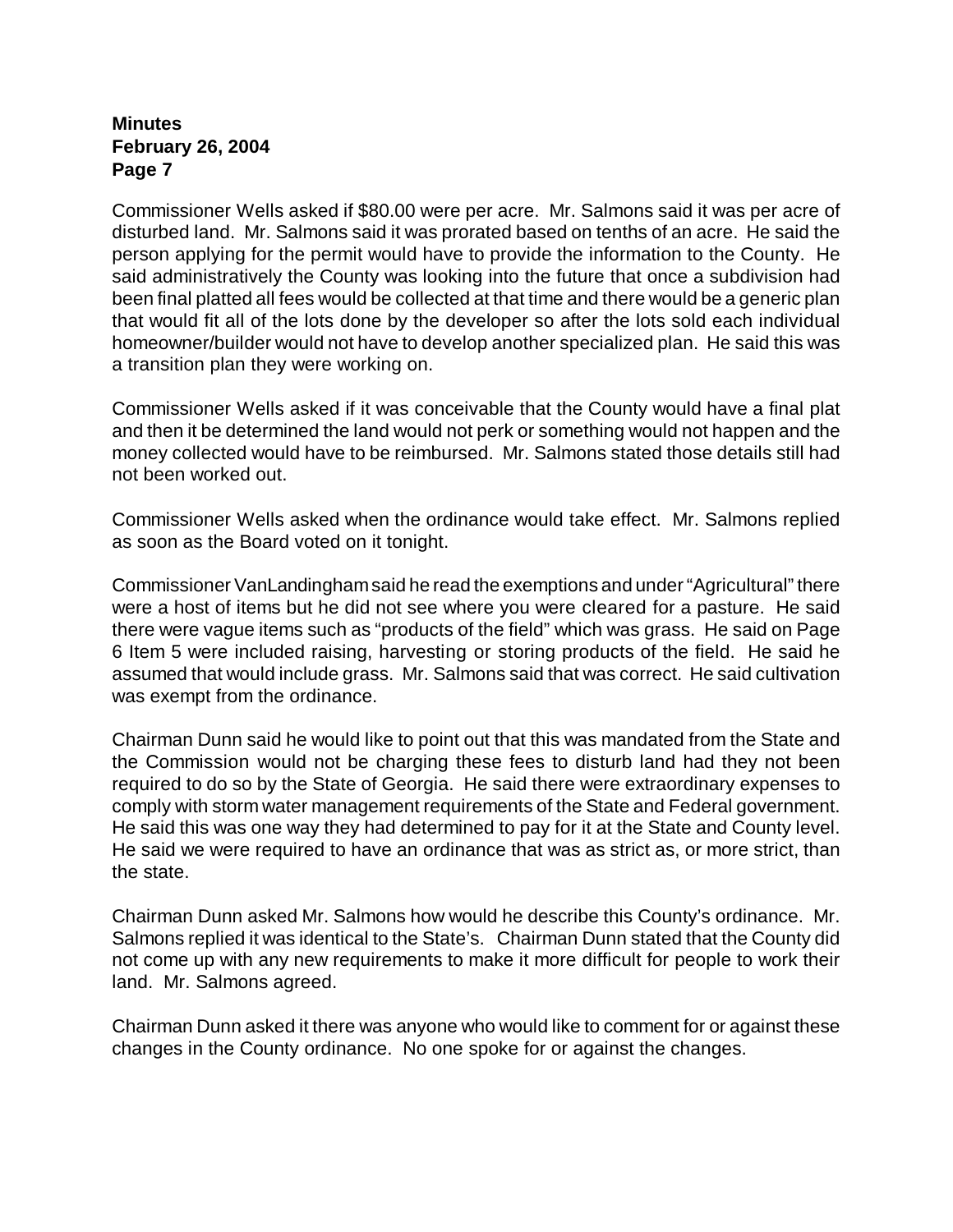Motion was made by Commissioner VanLandingham to adopt the changes in the Fayette County Development Regulations Article IX as presented.. Seconded by Commissioner Wells. Motion carried 5-0. A copy of the Soil Erosion and Sedimentation Ordinance No. 2004-02 identified as "Attachment No. 9 ", follows these minutes and is made an official part hereof.

# **OBJECTIVES AND POLICIES FOR EDUCATIONAL FACILITIES IN THE COMPREHENSIVE PLAN FOR 2004-2025:**

Consideration of Objectives and Policies for the Educational Facilities in the Community Facilities Element of the Fayette County Comprehensive Plan, 2004-2025.The Planning Commission recommended approval 5-0.

Chris Venice, Director of Planning, explained that the Department of Community Affairs had completed its review of the Fayette County Comprehensive Plan that was sent in this fall. She said they found one deficiency and that was the objectives and polices for education facilities had not been included. She said they had prepared one objective and two policies regarding educational facilities for the Board's consideration. She said this should meet with the Department of Community Affairs' objectives. She said if the amendment was approved they would forward it to the state and hopefully complete the review process.

Chairman Dunn asked is anyone would like to speak for or against the proposed objectives and policies. No one spoke for or against the proposed objectives and policies.

Motion was made by Commissioner Wells to forward to the appropriate people the corrections that they requested. Motion was seconded by Commissioner Frady. Discussion followed.

Chairman Dunn said that this Comprehensive Plan was spectacular and set the standard.

Motion carried 5-0. A copy of the objectives and policies for education facilities, identified as "Attachment No. 10 ", follows these minutes and is made an official part hereof.

## **NEW BUSINESS:**

# **CONSIDERATION OF ADOPTION OF THE KENWOOD PARK MASTER PLAN CONCEPT:**

Mr. Salmons, Director of Leisure Services and Development stated that presented tonight for consideration and hopeful adoption was the master plan for Kenwood Park. He said an Open House was held on February 10 where the public had an opportunity to review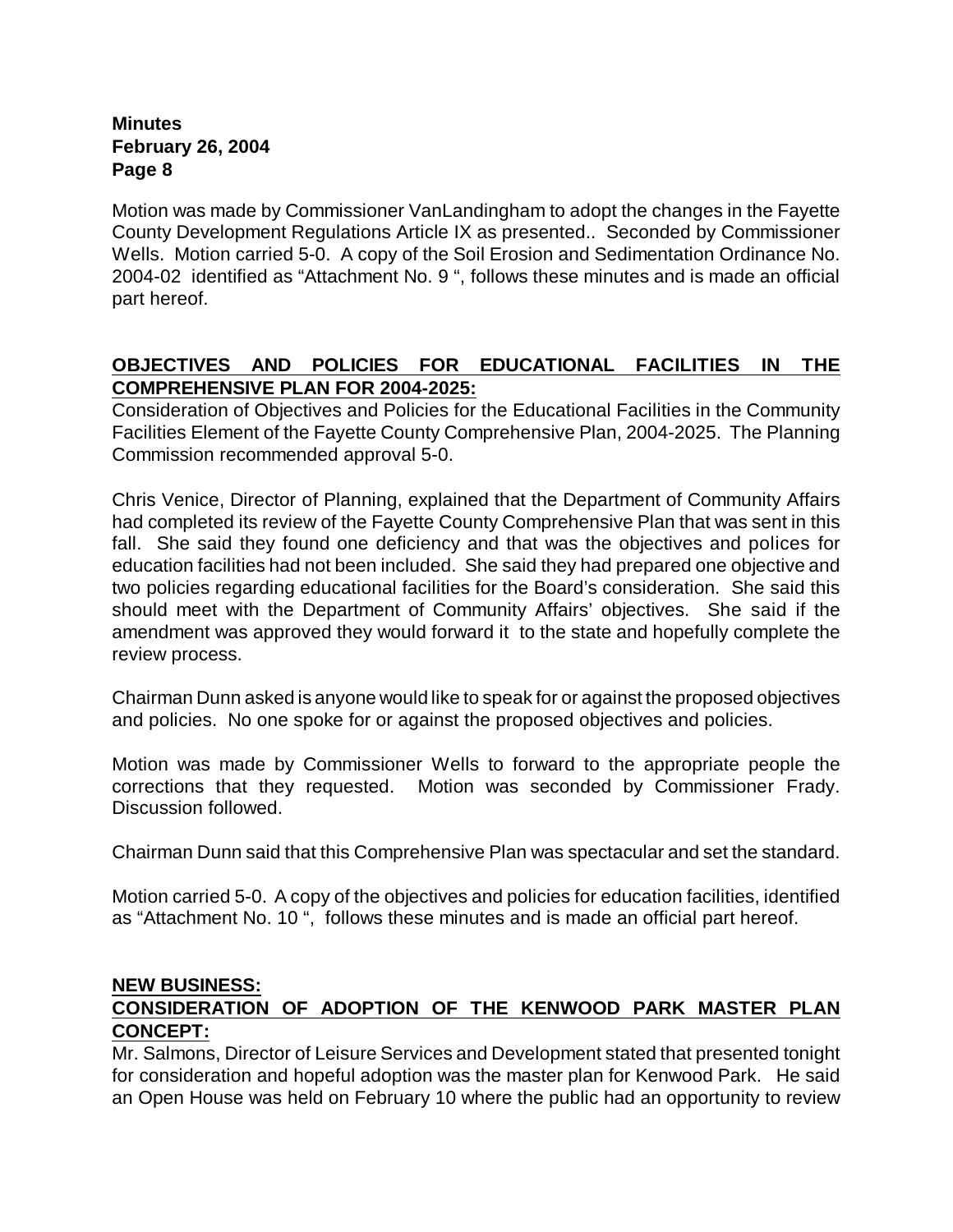and provide comments on the plan. He said at the regular meeting the Recreation Commission voted and recommended approval for the plan.

Mr. Salmons introduced David West from Robert and Company to present the plan. Mr. West said he was the landscape architect responsible for the design of the Kenwood Park Master Plan. Mr. West presented a power point presentation of the Kenwood Park Master Plan.

Mr. West said the presentation identified the process used to come up with the master plan and specifics. He said step one was to look at existing conditions of the property. He said elevation was key to the property, analysis of the different features and how that would work with the design and the master plan. He said the key aspect was to understand the site. He said that was the one aspect of every project that was unique and set up the identity that was not repeated with any other project. He said included were images of the property. He said there were a vast range of characteristics including open fields with rolling topography, mature vegetation, woodland areas with dense tree canopy, and a historic railroad corridor that cut north-south through the property and tied in with the namesake of the property-the old town of Kenwood. He said there was running water on the property and a wetland area in the Northwest area of the property.

He said there was a utility corridor that ran east-west that bisected the property into two halves. He said at the highest point of the property stood large mature trees and a large amount of rock giving it an unique character. He said although not on the property but within view were silos which gave a clue as to how this land was used in the past.

Mr. West said following the photo inventory and site visits, information was transformed into two-dimensional drawings. He said one was of the existing conditions. He said it was approximately an 175 acre parcel of property, bound to the west by Georgia Highway 279, Kenwood Road to the south, and Georgia State Route 85 to the east. He said the graphic showed the green which represented the large amount of tree canopy and the lighter color represented the open areas. He said the thin red line identified the 175 acres of assembled parcels that comprised the property. He said the line that bisected the property north to south was the pipeline easement.

Mr. West said the next step was to look at the third dimension quality. He said this represented the elevation change over the property. He said the lighter colors represented the high points and the dark colors represented the low points of the property. He said from the highest to the lowest point was 100 feet of elevation change. He said each band of color was a ten foot change in the elevation.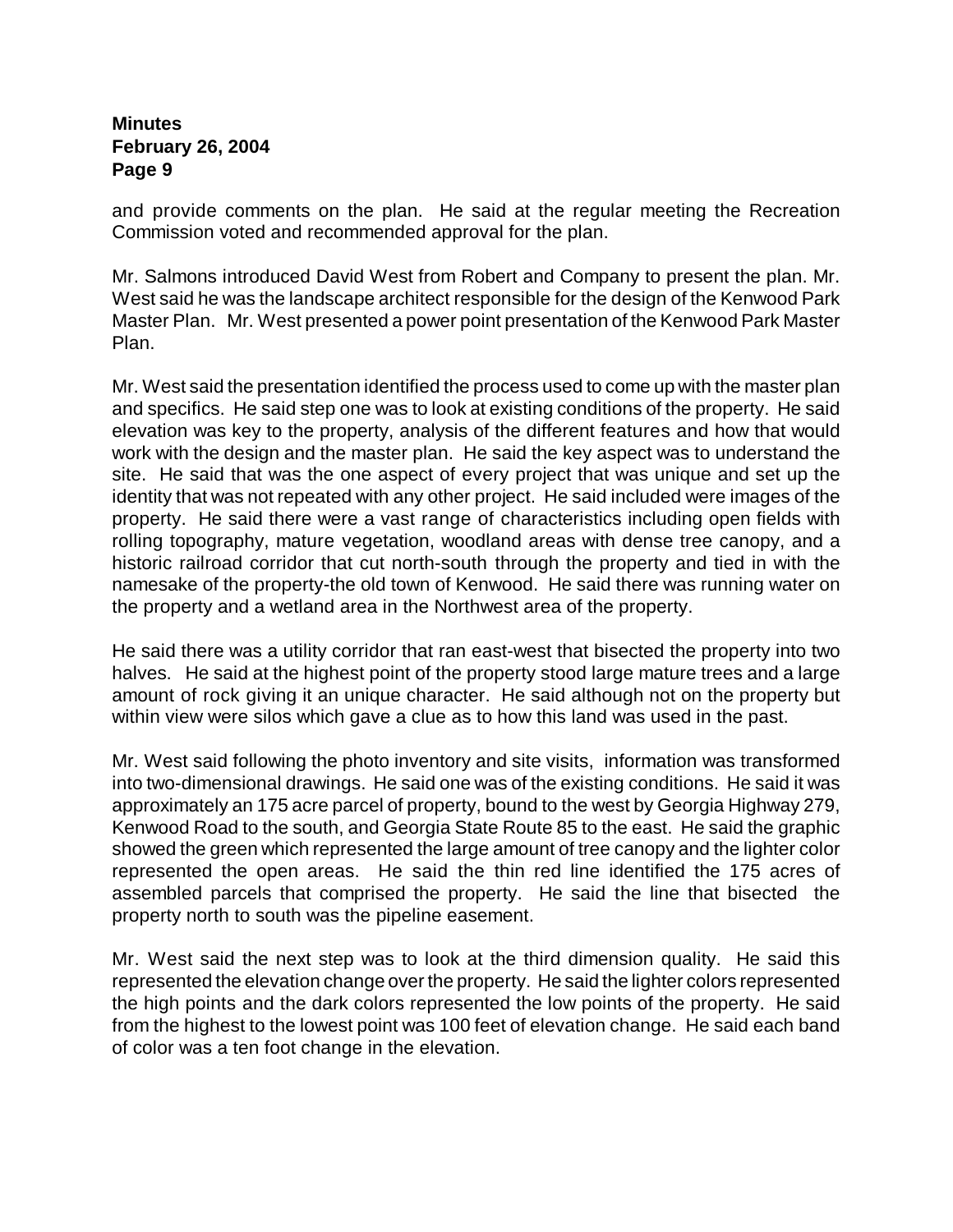Mr. West said in the center point of the property hardwoods and large amounts of bedrock were discovered. He said those could be preserved as an amenity. He said the blue arrows around the high points represented drainage patterns of the property, leading through the property to the boundaries. He said the squares represented the utility easements that bisected the property and represented limited development. He said the green area in the northern part of the property represented the conservation easement of approximately 45 acres. He said the orange dots represented the historic railroad corridor that continued from the north to the southern part of the property. He said the other arrows identified the potential access points, the main access point being Highway 279 to the west side.

Mr. West said next was the development of the master plan for Kenwood Park. He said to sum up the process of the reasoning behind the master plan was that it was a basic park concept. He said that was to design and arrange the program facilities in a manner that was respectful of the natural character of the property and conducive to phase implementation. He said to do that a system of axial relationships was set up from the main program areas within the property. He said they were north, south, east and west as far as their relationships to one another. He said connected were the layers of the natural property and the axile structure to relate the elements, and those were meshed together by the curved drives and path way connections.

He said if you broke these areas into subareas they would lead to the entrance area and baseball area of the park. He said the main entrance was winding due to the narrow width of the property from Highway 279 into the heart of the property. He said as it connected to the ballfields it joined up with the axial structure. He said that was key in helping visitors orient themselves from one area to other areas throughout the property. He said four baseball fields were shown, large to medium size layouts. He said another key feature was the parking surrounding the fields provided between the park drive and the fields so that users would not have to cross vehicle traffic coming into the park. He said with the parking surrounding the fields it provided equal access to the fields. He said beyond the fields were playgrounds, tot lots, volley ball nets and horseshoe pits.

He said the drive continued in a counter clockwise manner. He said this identified and respected the natural area and allowed it to extend closer to the active fields. He said the drive terminated at the four softball and two soccer fields. He said they shared parking, vehicle turnaround and drop off points. He said that was the end of the park drive.

He said the third area which utilized the structural axis crossed the pipeline easement in a north-south manner. He said because of the restrictions, crossings were made in a perpendicular manner. He said once the utility easement was crossed it connected with the multi-purpose green space area of the park which was more natural and passive in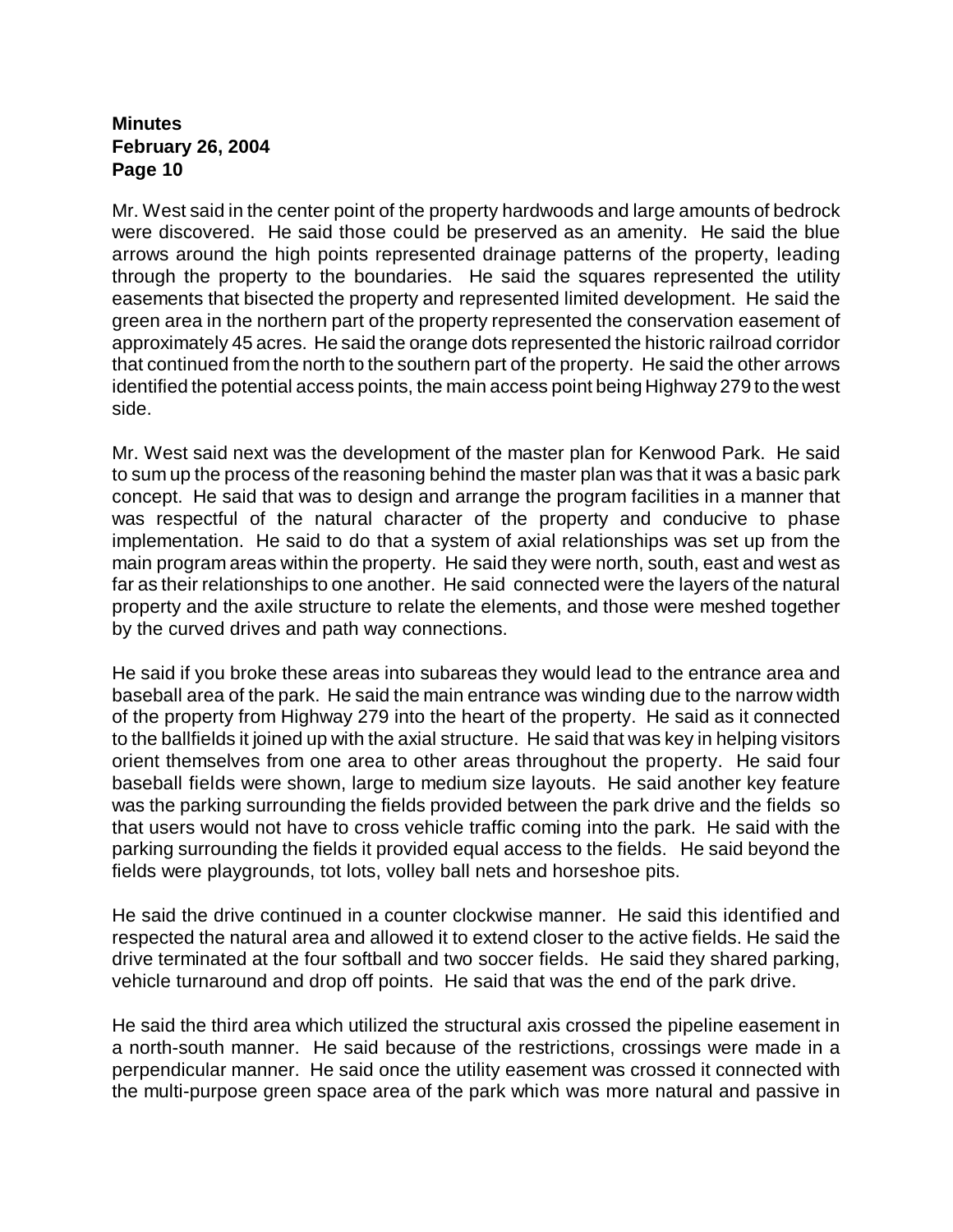theme. He said there were more tennis courts, basketball courts, horseshoe pits and volley ball nets.

He said that concluded the summary of Kenwood Park.

Chairman Dunn commented that this presentation was a result of going through other versions of the park and making changes. He said this plan was a long time coming. He said he enjoyed working with Mr. West. He said it was good that Mr. West was a Fayette County resident. He said Mr. West understood that Fayette County was different in that they wanted things more aesthetic, functional and useful.

Chairman Dunn asked how long was the walking/jogging path. Mr. West said the main trail system shown represented about two miles. Chairman Dunn said he liked the fact that the running track was flat.

Chairman Dunn said he knew a lot of time had been spent talking to the public about this park. He said the residents of Kenwood had been a pleasure to work with, especially the Allgoods, Higginbothoms and the McClures. He said they had very serious concerns and also were helpful. He said the neighborhood associations in the northern area were very active in giving their input to this park.

Chairman Dunn said this park was a tremendous addition to the catalog of parks around the County and Cities. Chairman Dunn said he appreciated all the work Mr. West, the staff and the Recreation Department had done.

Motion was made by Commissioner Wells to adopt the Kenwood Park Master Plan Concept. Motion was seconded by Commissioner Frady. Motion carried 5-0.

#### **APPOINTMENTS TO THE FAYETTE COUNTY RECREATION COMMISSION - JOHN FELDT AND FRANK OAKLEY**

Chairman Dunn stated that the Board had to choose individuals to sit on several Boards and Committees. He said in the past they had to go out and search long and hard for qualified applicants and usually only got one. He said this time there were two positions to fill and just a few moments ago there were six qualified applications for the three positions. He said one of the applicants had withdrawn and asked to be considered for a position on another Board. Chairman Dunn called for nominations.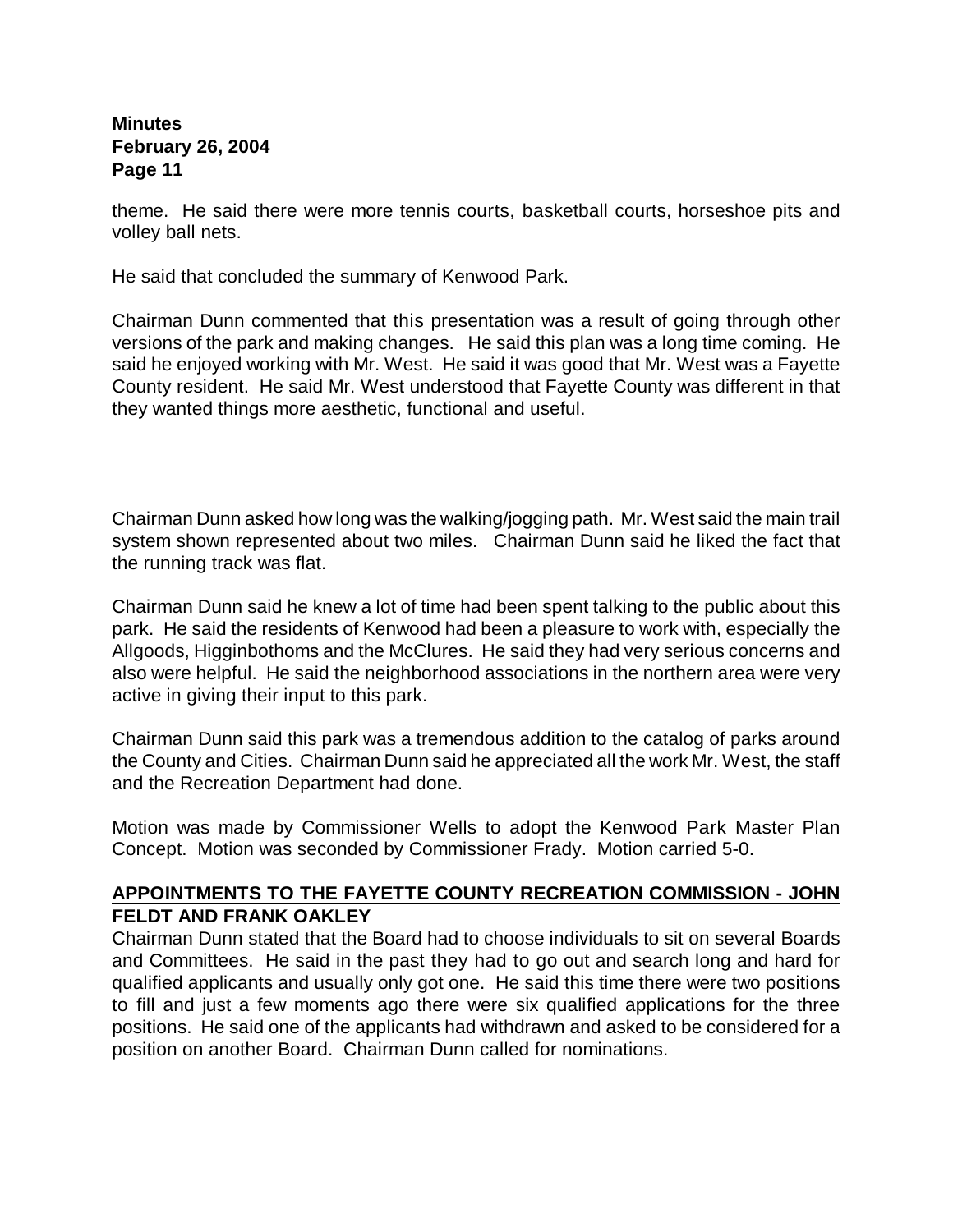Commissioner Pfeifer nominated John Feldt for the Recreation Commission position term to commence on April 1, 2004 and expire on March 31, 2008. Commissioner VanLandingham nominated Frank Oakley for the Recreation Commission position term to commence on April 1, 2004 and expire on March 31, 2008. Motions were seconded by Commissioner Wells. Discussion followed.

Commissioner VanLandingham stated he appreciated the interest the citizens had shown and their participation in making this County what it was today.

Commissioner Pfeifer said he wanted to echo what Commissioner VanLandingham said. He said he was a strong believer in the operation we had in the County which was a partnership between the public and private sectors. He said this could not be done unless we had strong and active commissioners and boards. He said he wanted to thank all the individuals who expressed an interest.

Motion carried 5-0. A copy of the memorandum, identified as "Attachment No. 11", follows these minutes and is made an official part hereof.

## **APPOINTMENT OF ELLEN STEINBACH TO THE FAYETTE COUNTY LIBRARY BOARD:**

Commissioner Pfeifer nominated Ellen Steinbach for the position on the County Library Board. The term will fill the unexpired term of Ada Hewell Mashburn, which commenced on January 1 2004 and will expire on December 31, 2007. Motion was seconded by Commissioner Wells. Motion carried 5-0. A copy of the memorandum, identified as "Attachment No. 12", follows these minutes and is made an official part hereof.

## **CONSENT AGENDA:**

Motion was made by Commissioner Wells to approve Consent Agenda items 1, 2, 3, 4, 5, 6, 7, 8, 9, 10, 12, and 13. Motion was seconded by Commissioner VanLandingham. Motion carried 5-0.

**ELECTIONS BUDGET AMENDMENT:** Approval of consideration of a budget amendment increasing FY04 revenues and Elections' operating budget line item amounts to account for reimbursement of municipal election expenses. A copy of the request identified as "Attachment No. 13", follows these minutes and is made an official part hereof.

**GRAVEL BID AWARDED TO FLORIDA ROCK INDUSTRIES:** Approval of recommendation from Lee Hearn, Public Workers Director, to award the annual gravel contract bid to the low bidder Florida Rock Industries for the twelve items they were low bidder on and to award Hanson Aggregates the two items they were low bidder on. A copy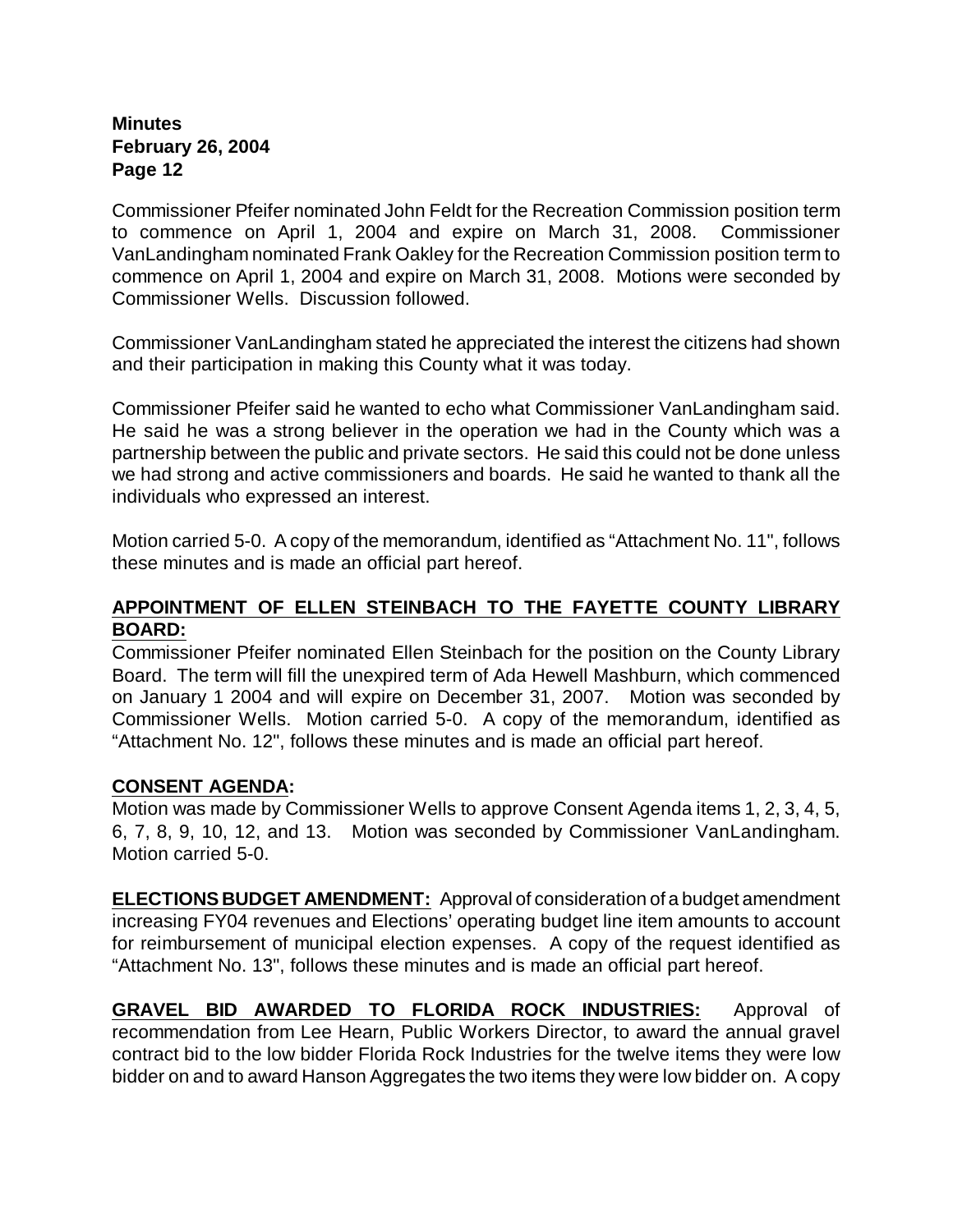of the recommendation and bid results identified as "Attachment No. 13", follows these minutes and is made an official part hereof.

**ASPHALT BID AWARDED TO APAC SOUTHEAST, INC.** Approval of recommendation from Lee Hearn, Public Works Director, to award the annual contract for asphalt to the low bidder**,** APAC Southeast, Inc. A copy of the recommendation and bid results identified as "Attachment No. 14", follows these minutes and is made an official part hereof.

**TRANSFER OF FUNDS IN THE SHERIFF'S DEPARTMENT:** Approval of request from the Sheriff's Department to transfer funds from the General Budget fund to the Sheriff's Department Vehicle Maintenance Budget Category. A copy of the request identified as "Attachment No. 15" follows these minutes and is made an official part hereof.

**DISCARD OF OLD UNIFORMS AT THE SHERIFF'S DEPARTMENT:** Approval of request from the Sheriff's Department to destroy uniforms and uniform items that are no longer serviceable. A copy of the request identified as "Attachment No. 16" follows these minutes and is made an official part hereof.

**HOMESTEAD EXEMPTION TAX APPROVAL:** Approval of request by Jonathan Patton for a Homestead Exemption tax refund for the year 2002 in the amount of \$271.50.See Board of Commissioners minutes of March 25, 2004 meeting for a reverse of this request.

**EXECUTION OF RECREATION FACILITY AND INTERGOVERNMENTAL AGREEMENT:** Authorization for the Chairman to execute the Recreation Facility and Intergovernmental Agreement with the City of Peachtree City. A copy of the Agreement, identified as "Attachment No. 17", follows these minutes and is made an official part hereof.

**AFTER SCHOOL PROGRAM TO BE A DIRECT RECIPIENT OF GRANT FUNDS:** Approval of request from the Board of Education to allow the After School Program to be a direct recipient of grant funds from the Governor's Children and Youth Council, in accordance with grant requirements. A copy of the request and approval, identified as "Attachment No. 18", follows these minutes and is made an official part hereof.

**SHERIFF'S DEPARTMENT TRANSFER OF FUNDS:** Approval of request from the Sheriff's Department to transfer insurance reimbursement from General Fund to the Sheriff's Department-Criminal Investigations Division budget account. A copy of the request, identified as "Attachment No. 19", follows these minutes and is made an official part hereof.

**BID OF FILTER #7 REPAIR AT THE CROSSTOWN WATER PLANT:** Approval of recommendation from the Water Committee to bid the Filter #7 repair at the Crosstown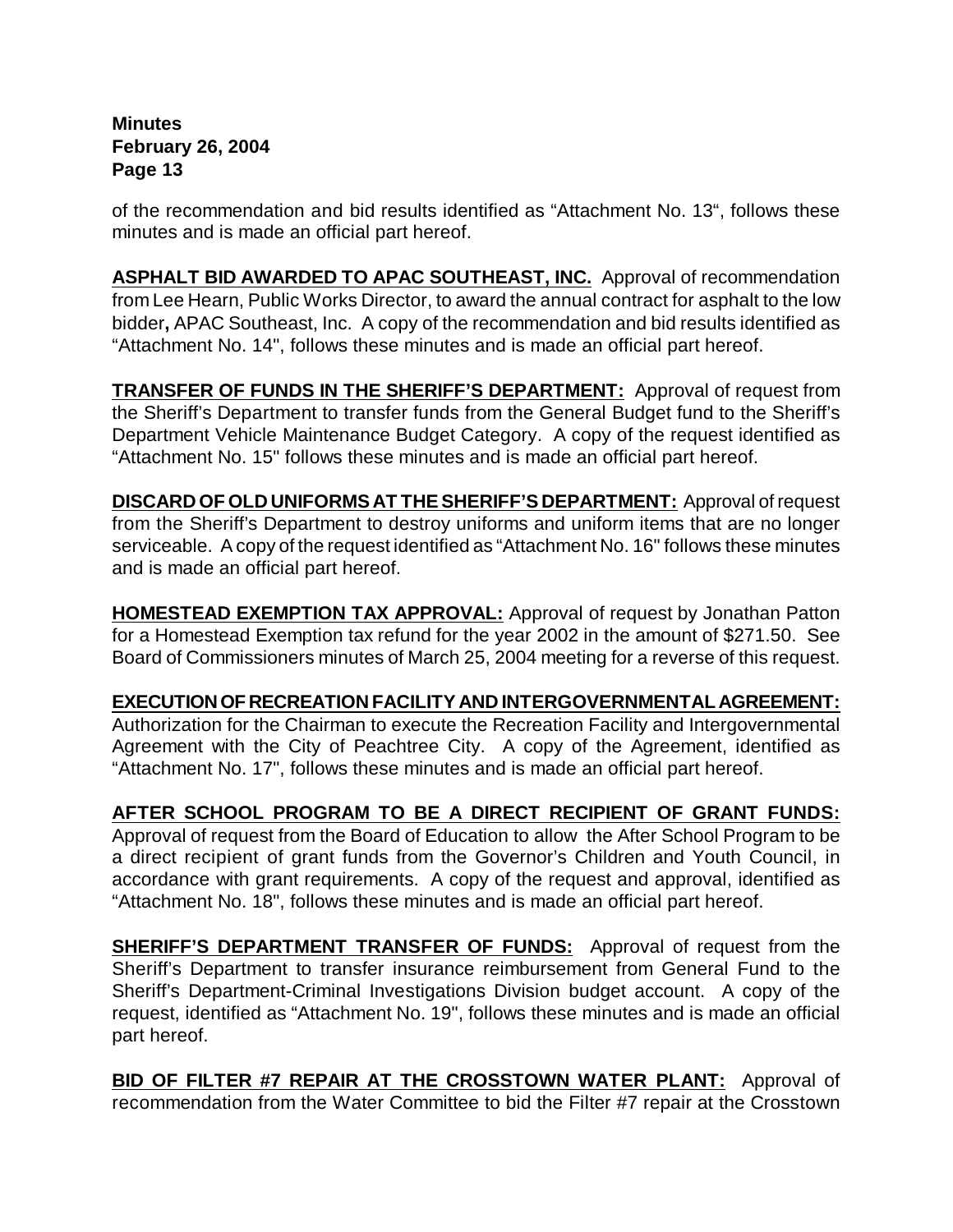Water Plant as a repair to match the original installation and as a change to Granular Activated Carbon (GAC).A copy of the recommendation, identified as "Attachment No. 20", follows these minutes and is made an official part hereof.

**SHERIFF'S DEPARTMENT INCREASE OF REVENUES AND EXPENDITURES:** Approval of request from Sheriff's Department to increase revenues and expenditures in the Federal Confiscated Property fund in the amount of \$301,900.00. **THIS ITEM WAS WITHDRAWN FOR FURTHER DISCUSSION.**

**PAVING OF QUARTERS ROAD:** Approval of request to pave Quarters Road from High Grove to Alexander Ware. A copy of previous minutes reference the paving of Quarters Road, identified as "Attachment No. 21", follows these minutes and is made an official part hereof.

**MINUTES APPROVED:** Approval of minutes for Board of Commissioner's meeting held on February 12, 2004.

## **PUBLIC COMMENT:**

Members of the public are allowed up to five minutes each to address the Board on issues of concern other than those items which are on this evening's agenda.

Marc Rogers, 120 Winterthur Court, Fayetteville, stated that he wanted to let the Board know that a link on the County's website done by the 11 Fingers web design company was incorrect. He said on the web page showing links for Commissioner Meeting Minutes, clicking on the link for the November 13, 2003 Commissioner meeting minutes incorrectly opened up the November 5, 2003 Commissioner meeting minutes. He said he was very interested in reading the November 13, 2003 Commissioner meeting minutes.

Chairman Dunn said if Mr. Rogers wanted to see those minutes he could get a hard copy from one of the secretaries.

## **STAFF REPORTS:**

**AWARD OF BID TO ARWOOD AUCTION COMPANY:** Mark Pullium, Finance Director, stated the construction at the Sheriff's Office had been completed. He said furniture needed to be moved out and he was asking the Board to allow a public auction to be held and to award the bid to Arwood Auction Company. He said the requirement was to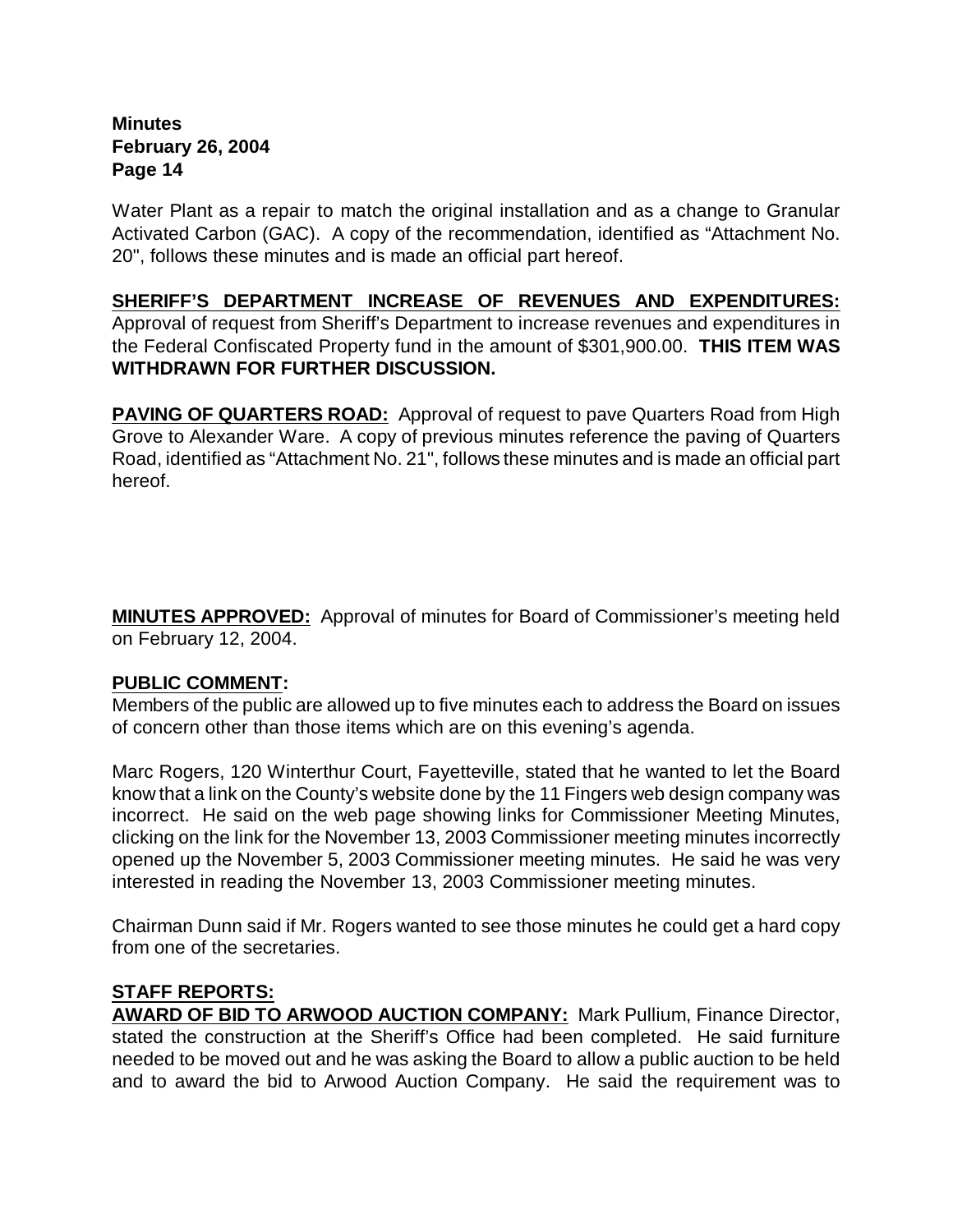advertise the auction for four weeks and they needed to get that handled so that the furniture could be moved out and allow the last phase of construction to move forward.

Motion was made by Commissioner VanLandingham to award the bid of auctioneering services to Arwood Auction Company. Motion was seconded by Commissioner Pfeifer. Motion carried 5-0. A copy of the recommendation and proposals, identified as "Attachment No. 22", follows these minutes and is made an official part hereof.

**EXECUTION OF TYRONE'S 2004 LARP LIST:** County Attorney McNally stated the Road Department was about to do the Tyrone LARP Program for 2003. He said Tyrone's LARP Program had been approved by Georgia DOT for 2004. He asked while we were there with the equipment Mr.Hearn, Public Works Director, had requested that while the Road Department was in Tyrone to go ahead and complete the 2004 LARP list. He said this would include Crimson Ridge, Rockwood Road and Meadow Wood Lane. He said he needed from the Board authorization for the Chairman to sign the agreement with Tyrone to do the 2004 LARP list.

Motion was made by Commissioner Wells for the Board to authorize the Chairman to execute the agreement with Tyrone to do the 2004 LARP list. Motion seconded by Commissioner Frady. Motion carried 5-0. A copy of the executed Tyrone 2004 LARP List, identified as "Attachment No. 23", follows these minutes and is made an official part hereof.

**BILL MCNALLY:** County Attorney Bill McNally requested an Executive Session for four legal items and one item of real estate acquisition.

Commissioner Wells stated she had one legal item for Executive Session.

Commissioner VanLandingham stated he had one legal item for Executive Session.

Motion was made by Commissioner Wells to adjourn for Executive Session to address six legal items and one real estate item. Seconded by Commissioner Pfeifer. Motion carried 5-0.

## **EXECUTIVE SESSION:**

**Legal:** Attorney McNally advised the Board on a legal matter.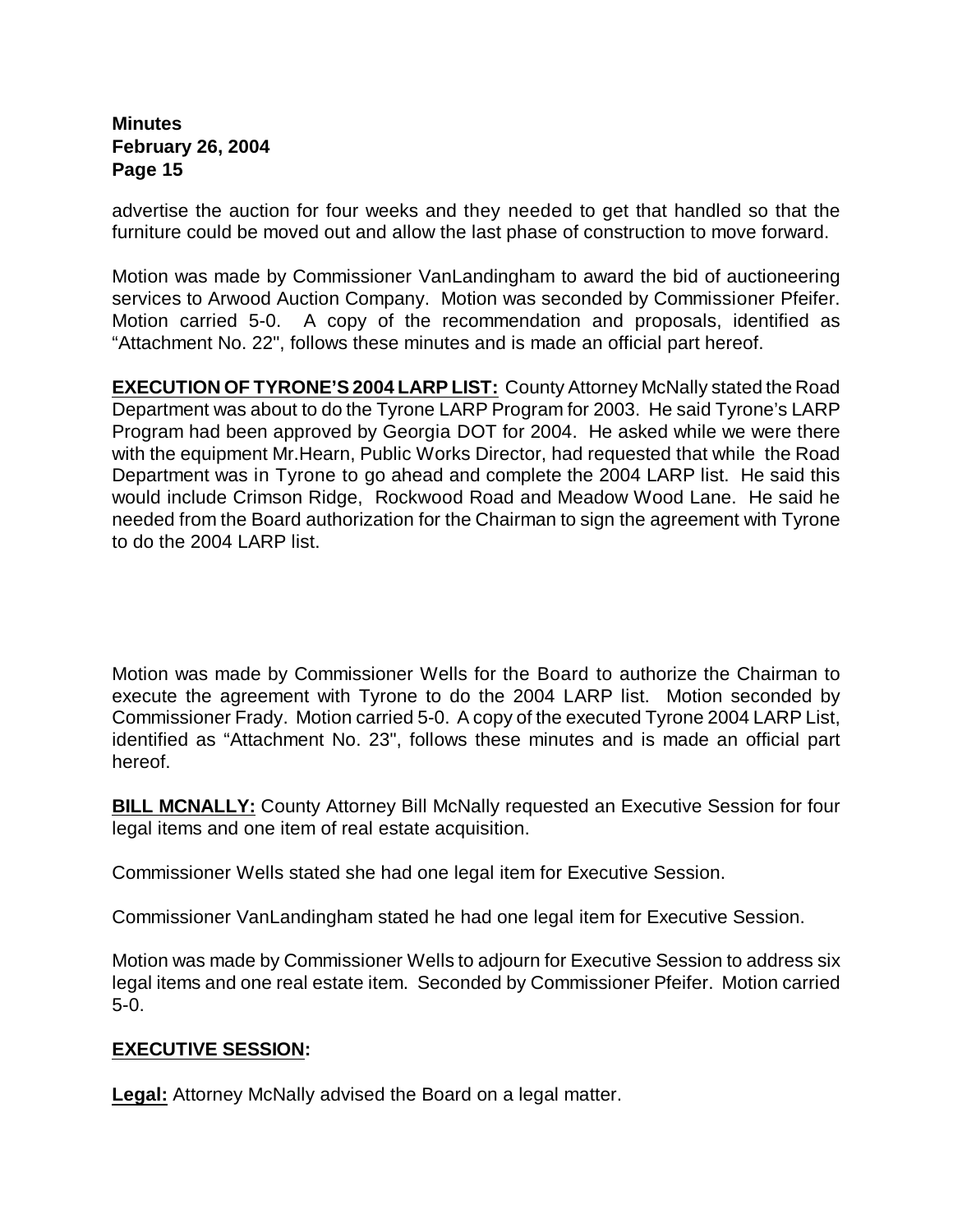Motion was made by Commissioner Wells, seconded by Commissioner Pfeifer, for Attorney McNally to proceed in this matter. Motion carried 5-0.

**Legal:** Attorney McNally advised the Board on a legal matter.

Motion was made by Commissioner Wells, seconded by Commissioner Frady, for Attorney McNally to proceed in this matter. Motion carried 5-0.

**Legal:** Attorney McNally advised the Board on a legal matter.

Motion was made by Commissioner Wells, seconded by Commissioner Pfeifer, for Attorney McNally to proceed in this matter. Motion carried 5-0.

**Legal:** Attorney McNally advised the Board on a legal matter.

The Board took no action on this matter.

**Real Estate:** Attorney McNally advised the Board on a real estate matter.

Motion was made by Commissioner Wells, seconded by Commissioner Frady, for Attorney McNally to proceed in this matter. Motion carried 4-0. Commissioner Pfeifer was absent for the vote.

**Legal:** Commissioner VanLandingham informed the Board of a legal matter.

The Board took no action on this matter.

**Legal:** Commissioner Wells informed the Board of a legal matter.

The Board took no action on this matter.

**EXECUTIVE SESSION AFFIDAVIT:** Motion was made by Commissioner Wells, seconded by Commissioner Pfeifer to authorize the Chairman to execute the Executive Session Affidavit affirming that six legal items and one real estate matter were discussed in Executive Session. The motion carried 5-0. A copy of the Affidavit, identified as "Attachment No. 24 ", follows these minutes and is made an official part hereof.